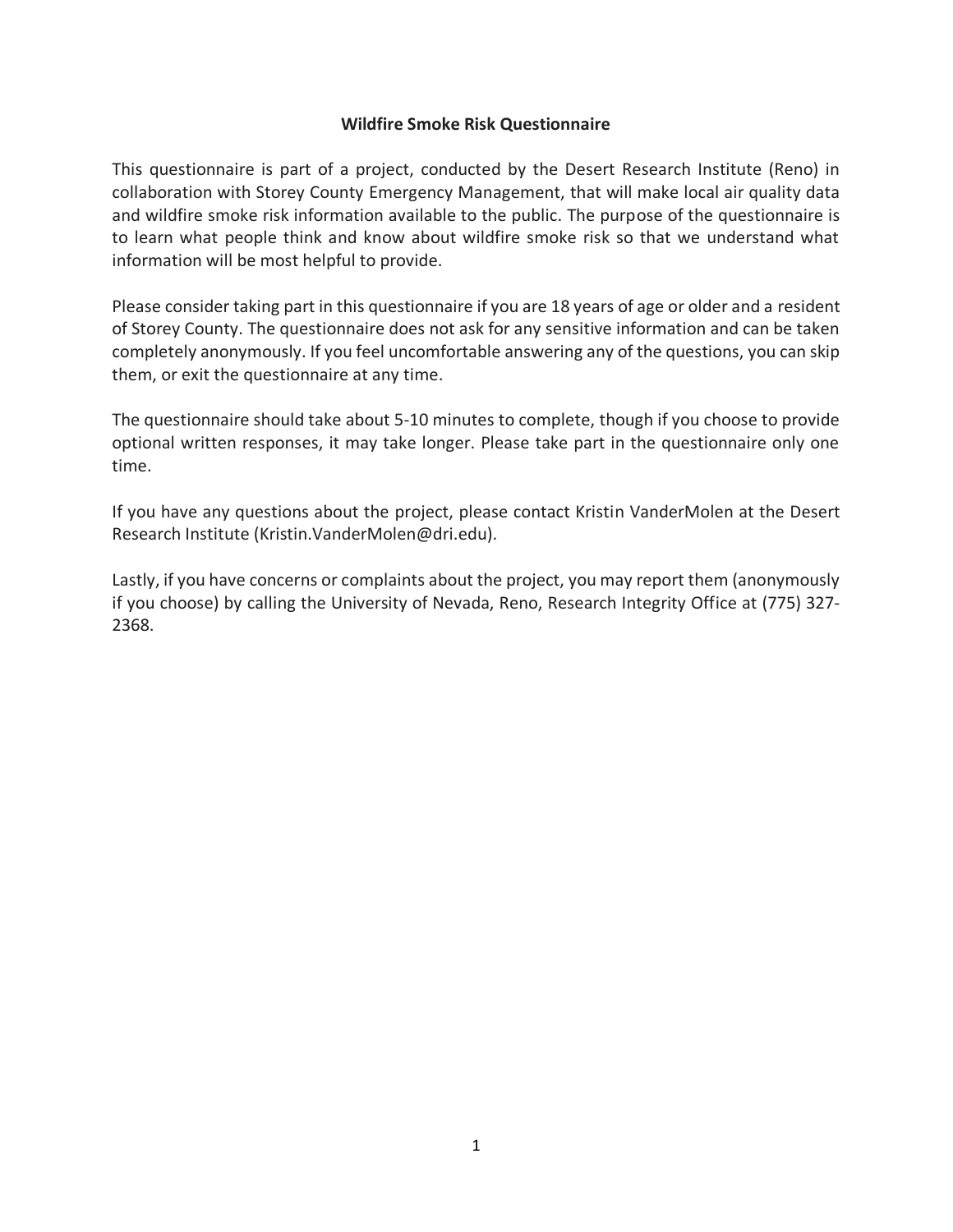**Part I - Wildfire Smoke Risk: This section of the questionnaire asks for your opinion about a series of statements related to wildfire smoke risk and protective measures. For each statement, please select which option (from the below scale) best reflects your opinion.**

The scale should be interpreted as follows:

True: To the best of my knowledge, this statement is true. Maybe True: I think this statement might be true. Don't Know: I don't know if this statement is true or false. Maybe False: I think this statement might be false. False: To the best of my knowledge, this statement is false.

1. Wildfires sometimes burn homes, buildings, and towns, so it is possible for wildfire smoke to contain a variety of pollutants beyond those produced from burned forests.

-----

| $\Box$ Maybe false<br>□ Don't know<br>$\square$ True<br>$\Box$ Maybe true | $\Box$ False |
|---------------------------------------------------------------------------|--------------|
|---------------------------------------------------------------------------|--------------|

2. In general, people can gauge whether they should take measures to protect their health from wildfire smoke by looking outside.

| $\square$ True | $\Box$ Maybe true | □ Don't know | $\Box$ Maybe false | $\square$ False |
|----------------|-------------------|--------------|--------------------|-----------------|
|                |                   |              |                    |                 |

3. There is not much that a person can do to protect themselves from wildfire smoke besides staying inside with the windows and doors closed.

□ True □ Maybe true □ Don't know □ Maybe false □ False

4. Groups that are especially vulnerable to negative health impacts from wildfire smoke include: children, pregnant women, seniors, outdoor workers, and people with certain chronic conditions like COPD (chronic obstructive pulmonary disease).

| □ Don't know<br>$\Box$ Maybe true<br>$\square$ True | $\Box$ Maybe false<br>$\square$ False |
|-----------------------------------------------------|---------------------------------------|
|-----------------------------------------------------|---------------------------------------|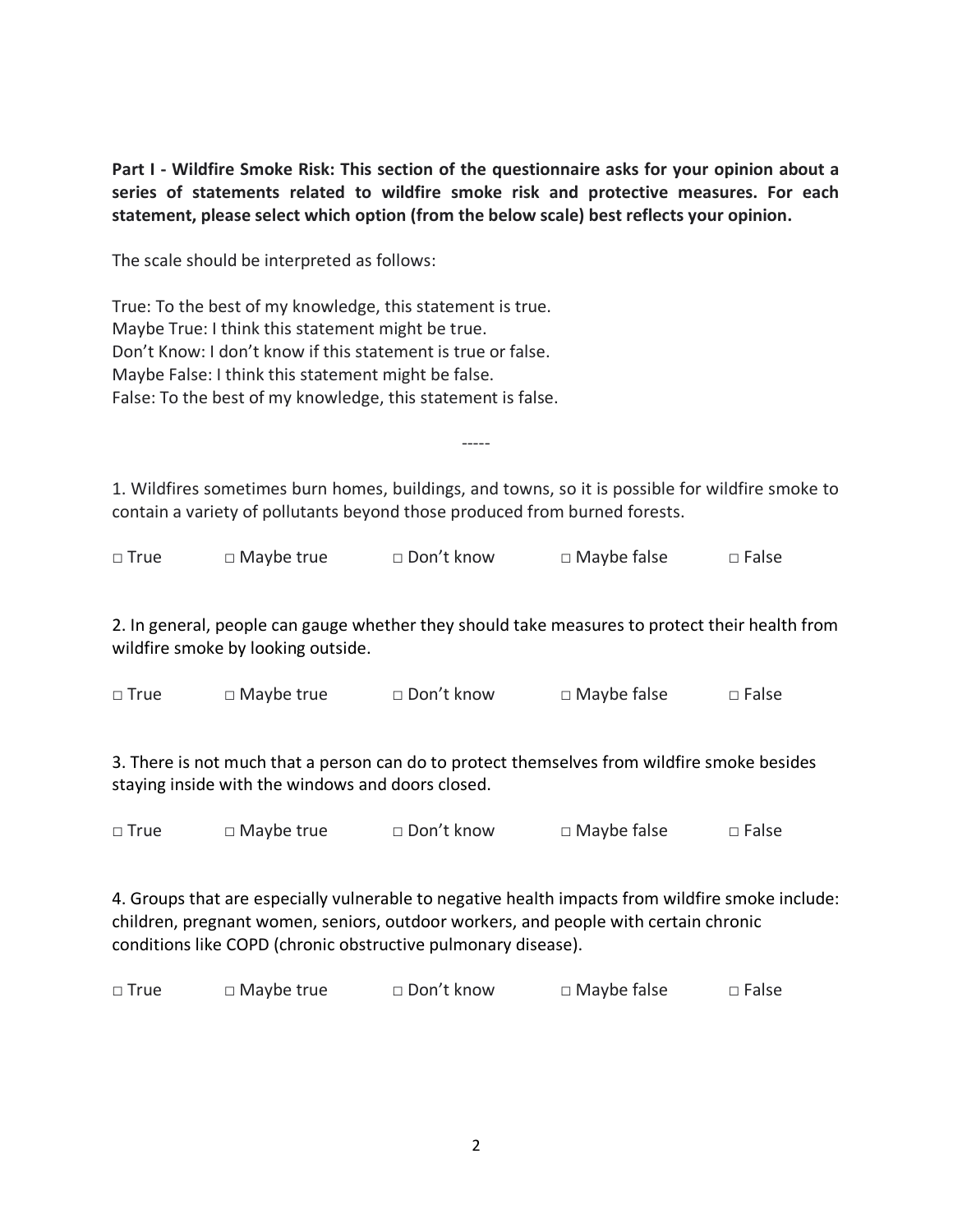5. Using a face covering (e.g., a mask or respirator) will not protect a person from wildfire smoke.

|  | $\Box$ True | $\Box$ Maybe true | □ Don't know | $\Box$ Maybe false | $\Box$ False |
|--|-------------|-------------------|--------------|--------------------|--------------|
|--|-------------|-------------------|--------------|--------------------|--------------|

6. Portable air cleaners (also known as air purifiers or air sanitizers) can improve indoor air quality when wildfire smoke is present.

□ True □ Maybe true □ Don't know □ Maybe false □ False

7. An HVAC (Heating, Ventilation, and Air Conditioning) system with an air filter should be run continuously to improve indoor air quality when wildfire smoke is present.

| $\square$ True | $\Box$ Maybe true | □ Don't know | $\Box$ Maybe false | $\Box$ False |
|----------------|-------------------|--------------|--------------------|--------------|
|----------------|-------------------|--------------|--------------------|--------------|

8. Wildfire smoke does not pose any negative health impacts to healthy adults.

| $\square$ True | $\Box$ Maybe true | □ Don't know | $\Box$ Maybe false | $\Box$ False |
|----------------|-------------------|--------------|--------------------|--------------|
|----------------|-------------------|--------------|--------------------|--------------|

9. A portable air cleaner used in one room will significantly improve indoor air quality throughout an entire house or building.

| $\square$ True | $\Box$ Maybe true | □ Don't know | $\Box$ Maybe false | $\square$ False |
|----------------|-------------------|--------------|--------------------|-----------------|
|----------------|-------------------|--------------|--------------------|-----------------|

10. Cloth face masks are not a good means of protection from wildfire smoke.

| $\Box$ True<br>$\Box$ Maybe true | $\square$ Don't know | $\Box$ Maybe false | $\square$ False |
|----------------------------------|----------------------|--------------------|-----------------|
|----------------------------------|----------------------|--------------------|-----------------|

11. Temporarily vacating a location (e.g., town, city, or region) where wildfire smoke is present is the best way to protect oneself from related negative health impacts.

| $\square$ True | $\Box$ Maybe true | □ Don't know | $\Box$ Maybe false | $\Box$ False |
|----------------|-------------------|--------------|--------------------|--------------|
|----------------|-------------------|--------------|--------------------|--------------|

12. A person should stay indoors when wildfire smoke is present ONLY if they feel physically sick from the smoke.

| $\Box$ True | $\Box$ Maybe true | □ Don't know | $\Box$ Maybe false | $\Box$ False |
|-------------|-------------------|--------------|--------------------|--------------|
|-------------|-------------------|--------------|--------------------|--------------|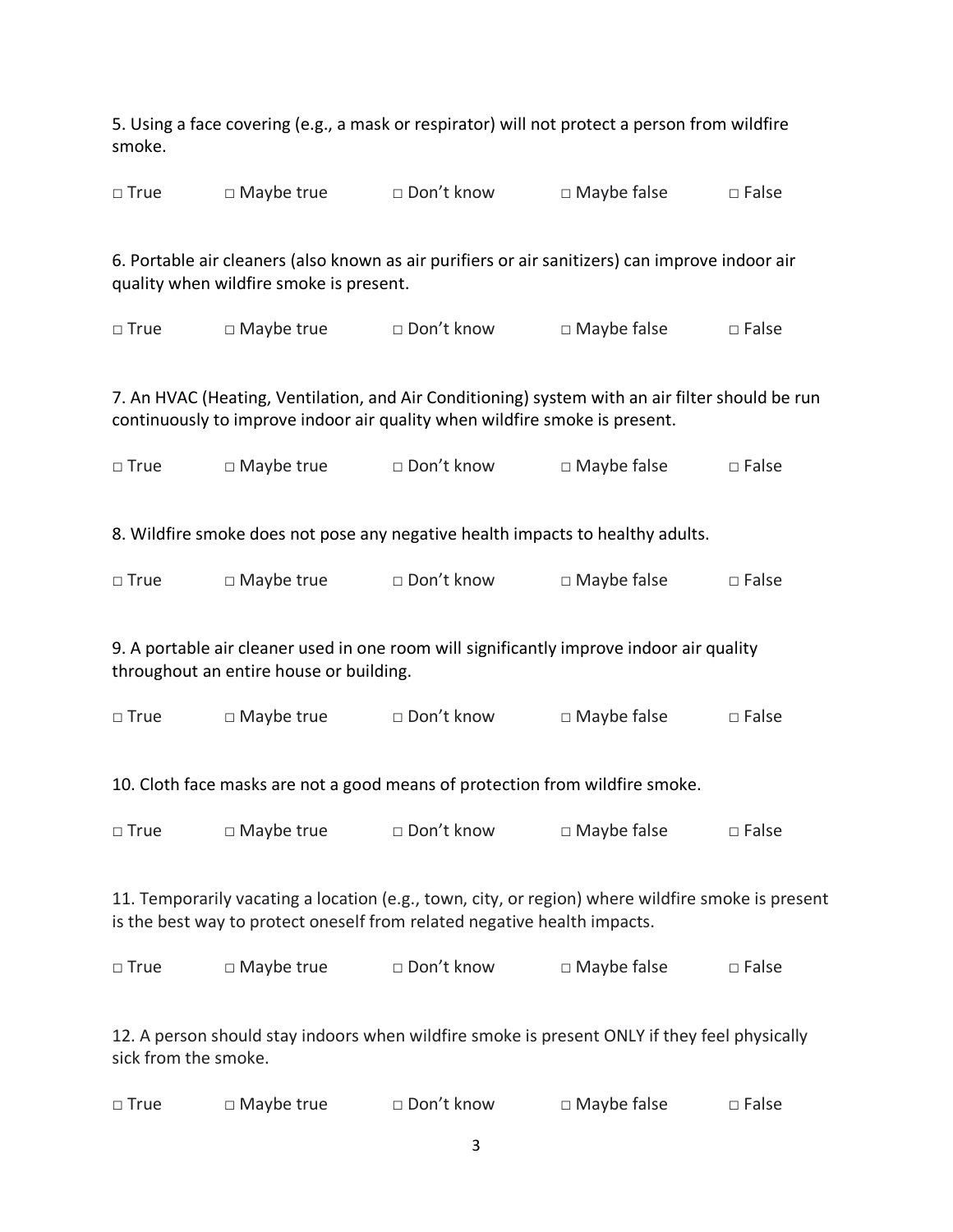13. Any type of filter (e.g., HEPA, electrostatic) used in portable air cleaners and HVAC systems is effective at removing wildfire smoke pollutants.

| $\Box$ True                                                                                                                                     | $\Box$ Maybe true | □ Don't know | $\square$ Maybe false                                                                 | $\Box$ False |
|-------------------------------------------------------------------------------------------------------------------------------------------------|-------------------|--------------|---------------------------------------------------------------------------------------|--------------|
|                                                                                                                                                 |                   |              | 14. Paper (or surgical) face masks offer only limited protection from wildfire smoke. |              |
| $\Box$ True                                                                                                                                     | $\Box$ Maybe true | □ Don't know | $\Box$ Maybe false                                                                    | $\Box$ False |
| 15. In general, the negative physical health impacts from wildfire smoke are only minor (e.g.,<br>headaches, cough, sore throat, burning eyes). |                   |              |                                                                                       |              |

□ True □ Maybe true □ Don't know □ Maybe false □ False

16. The benefits of portable air cleaners to human health are greatest when the air cleaners are moved into the rooms of a house or building where people are present.

| $\square$ True | $\Box$ Maybe true | □ Don't know | $\Box$ Maybe false | $\Box$ False |
|----------------|-------------------|--------------|--------------------|--------------|
|----------------|-------------------|--------------|--------------------|--------------|

17. Knowing what the air quality level is when wildfire smoke is present can help people make informed decisions about protecting their health.

□ True □ Maybe true □ Don't know □ Maybe false □ False

18. Portable air cleaner filters and HVAC system filters should be checked frequently, especially during the wildfire season, and cleaned or replaced as needed to remain effective.

| $\square$ True | $\Box$ Maybe true | □ Don't know | $\Box$ Maybe false | $\Box$ False |
|----------------|-------------------|--------------|--------------------|--------------|
|----------------|-------------------|--------------|--------------------|--------------|

19. Of all types of face coverings, N95 respirators offer the greatest protection from wildfire smoke.

| $\square$ True | $\Box$ Maybe true | □ Don't know | $\Box$ Maybe false | $\Box$ False |
|----------------|-------------------|--------------|--------------------|--------------|
|----------------|-------------------|--------------|--------------------|--------------|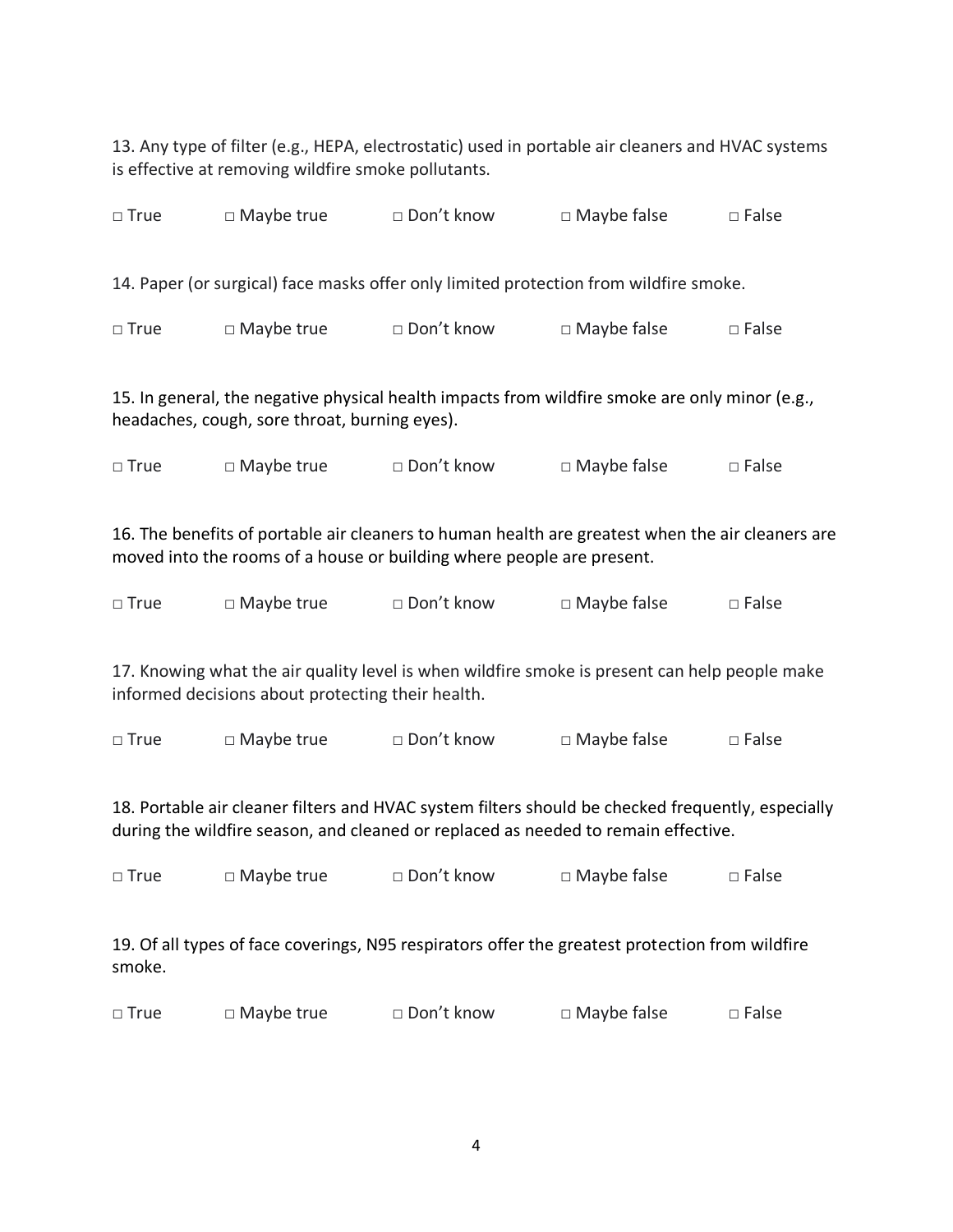20. Wildfire smoke does not pose impacts to mental health (e.g., anxiety and depression).

□ True □ Maybe true □ Don't know □ Maybe false □ False

21. Reducing outdoor activity (e.g., exercise and yardwork) when wildfire smoke is present can be important for protecting the health of EVERYONE.

□ True □ Maybe true □ Don't know □ Maybe false □ False

22. Do you have any questions about wildfire smoke risk and protection? Or is there particular information about wildfire smoke risk and protection that you would like to know?

23. What is the best way for Storey County Emergency Management to share information with you about wildfire smoke risk and protection? (Select all that apply.)

**□** Storey County website and/or social media

**□** City/town website and/or social media

□ Local newspaper

□ Local fire department

- □ Senior Center
- □ Flyers posted or handed out locally
- □ Pamphlets in local medical offices
- □ Word-of-mouth
- □ Community Facebook page
- □ School Facebook page
- □ Signs / electronic billboard
- □ Other (please explain): \_\_\_\_\_\_\_\_\_\_\_\_\_\_\_\_\_\_\_\_\_\_\_\_\_\_\_\_\_\_\_\_\_\_\_\_\_\_\_\_\_\_\_\_\_\_\_\_\_\_\_